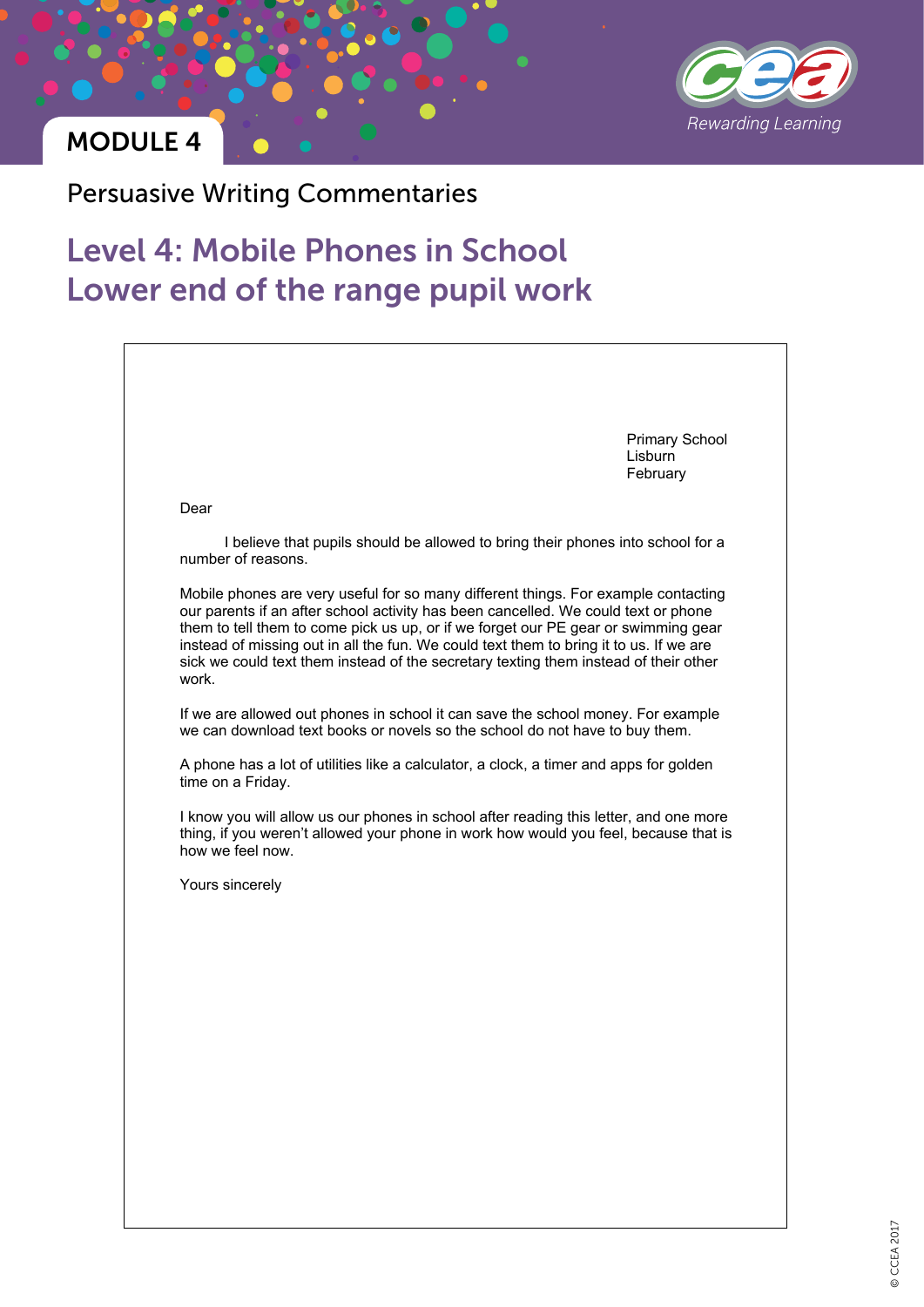

Persuasive Writing Commentaries

# Level 4: Mobile Phones in School (Lower end of the range)

| <b>Context, including prior</b><br>learning                                                 | The pupil was asked to write a letter to the school Principal<br>to support their arguments that mobile phones should or<br>should not be allowed in school. The pupils had carried out<br>workshops on the use of rhetorical questions as well as<br>familiarisation activities using persuasive texts.                                                                                                                                                                       |
|---------------------------------------------------------------------------------------------|--------------------------------------------------------------------------------------------------------------------------------------------------------------------------------------------------------------------------------------------------------------------------------------------------------------------------------------------------------------------------------------------------------------------------------------------------------------------------------|
| What is it that makes<br>this piece sit within the<br>lower end of the range<br>of Level 4? | The piece shows that:<br>• the pupil used a plan and arguments are bullet pointed<br>within the plan (Requirements 1 and 3);<br>• the pupil structured the letter and used paragraphs to<br>set out each argument (Requirements 2 and 4);<br>• the pupil chose the appropriate form for a formal<br>persuasive letter (Requirement 3); and<br>• the pupil used some punctuation accurately and there<br>is accurate grammar and spelling on some occasions<br>(Requirement 4). |
| What does the pupil need<br>to do to make this piece a<br>more secure Level 4?              | The pupil needs to:<br>• vary the word order in sentences as well as increase the<br>number of linking words;<br>improve the use of punctuation, including commas;<br>improve the level of detail, including appropriate<br>$\bullet$<br>vocabulary and further develop ideas; and<br>increase fluency from one argument to another.                                                                                                                                           |
| What does the teacher<br>need to teach?                                                     | The teacher could:<br>provide pupils with experiences of identifying linking<br>words in texts to improve the structure of writing;<br>provide opportunities for pupils to explore varying word<br>$\bullet$<br>order in texts to improve sentence structure;<br>model the flow of texts by exposing pupils to a wider<br>$\bullet$<br>range of good exemplification; and<br>mark the writing for improvement.                                                                 |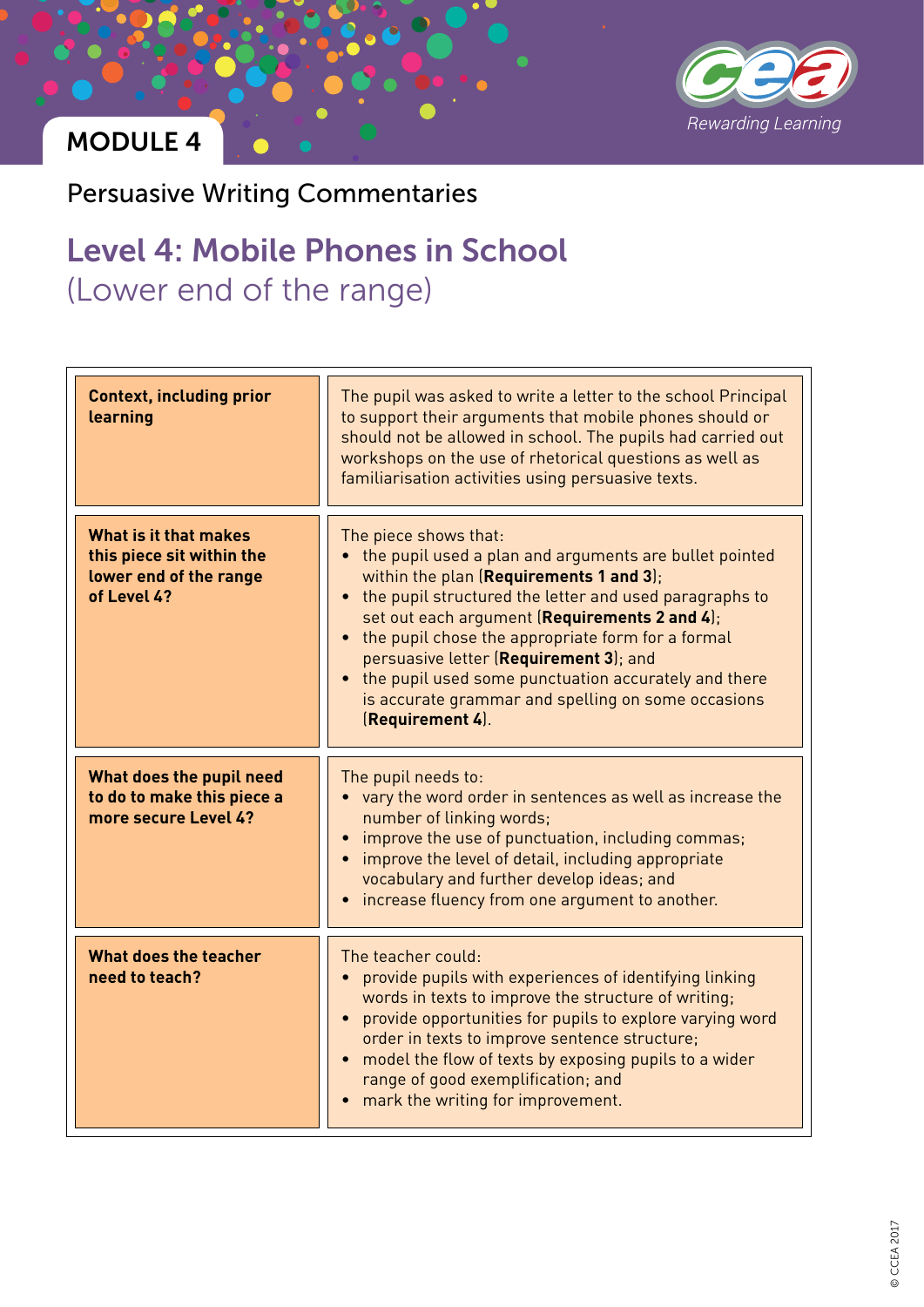

Persuasive Writing Commentaries

## Level 4: Mobile Phones in School Middle of the range pupil work

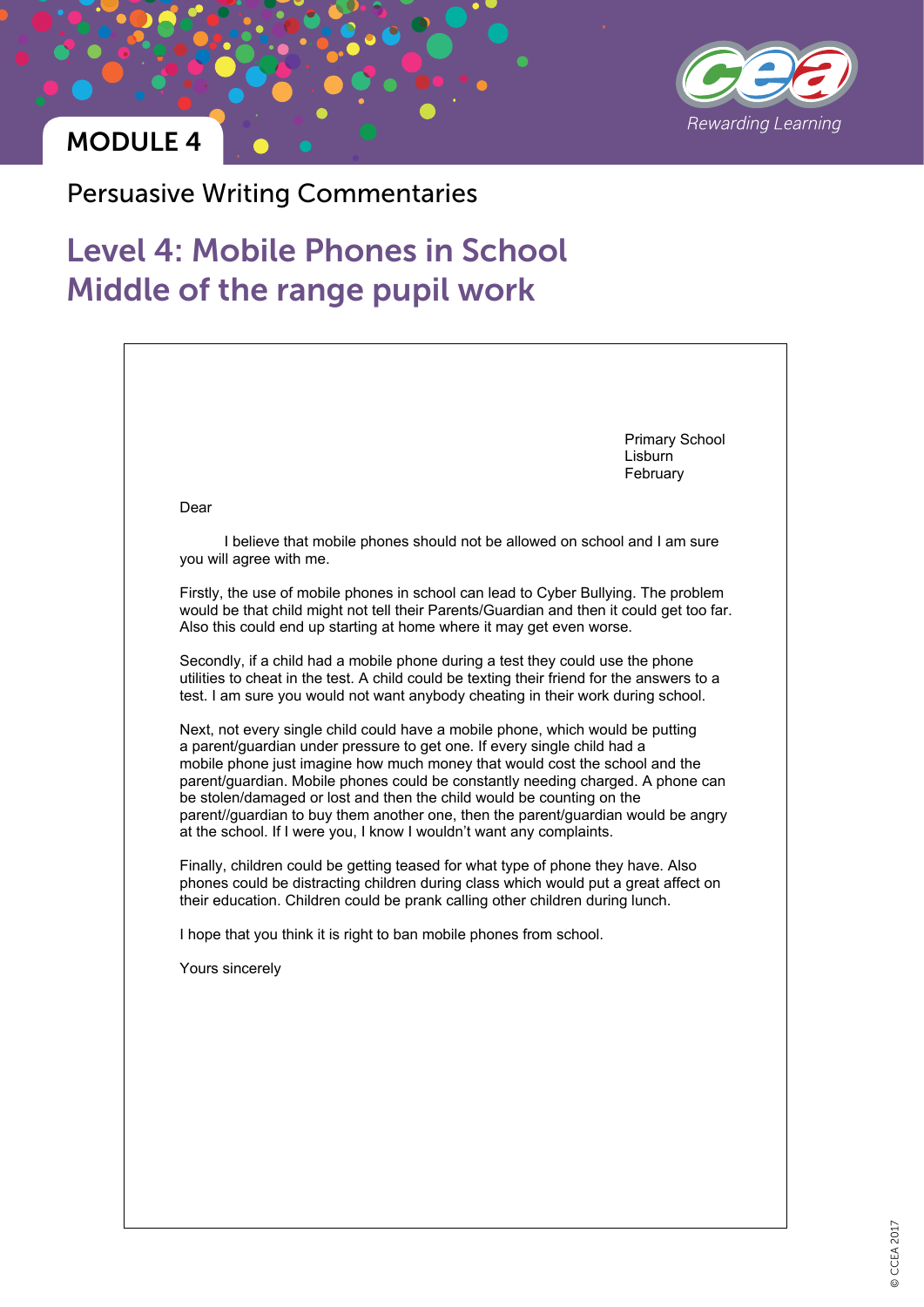

Persuasive Writing Commentaries

#### Level 4: Mobile Phones in School (Middle of the range) Level T. Mobile

| <b>Context, including prior</b><br>learning                                                              | The pupil was asked to write a letter to the school Principal<br>to support their arguments that mobile phones should or<br>should not be allowed in school. The pupils had carried out<br>workshops on the use of rhetorical questions as well as<br>familiarisation activities using persuasive texts.                                                                                                                                                                                                                                                                                                                                                                                 |
|----------------------------------------------------------------------------------------------------------|------------------------------------------------------------------------------------------------------------------------------------------------------------------------------------------------------------------------------------------------------------------------------------------------------------------------------------------------------------------------------------------------------------------------------------------------------------------------------------------------------------------------------------------------------------------------------------------------------------------------------------------------------------------------------------------|
| What is it that makes<br>this piece sit within the<br>middle of the range<br>of Level 4?                 | The piece shows that:<br>the pupil is beginning to use more sophisticated<br>language and persuasive techniques, such as rhetorical<br>questions and repetition (Requirements 2 and 3), for<br>example 'I am sure  work during school';<br>meaning is expressed clearly and is in line with the form<br>of a formal persuasive letter (Requirement 2).<br>In paragraph 3, meaning is expressed clearly;<br>the pupil used some linking words to connect ideas, for<br>example 'and' and 'then'; and<br>the pupil used an increased level of detail in each<br>argument, for example in paragraph 4 the pupil supports<br>the argument that mobile phones would be costly for<br>parents. |
| What does the pupil need<br>to do to bring this piece into<br>the higher end of the range<br>of Level 4? | The pupil needs to:<br>develop a more mature sense of style and flow to the<br>arguments;<br>increase the use of persuasive techniques throughout<br>the writing;<br>vary the word order and use more interesting sentences;<br>and<br>further develop each argument.                                                                                                                                                                                                                                                                                                                                                                                                                    |
| What does the teacher<br>need to teach?                                                                  | The teacher could:<br>develop activities to teach complex sentence structure;<br>model the flow of texts by exposing pupils to a wider<br>range of good exemplification; and<br>mark the writing for improvement with specific<br>reference to the development of ideas.                                                                                                                                                                                                                                                                                                                                                                                                                 |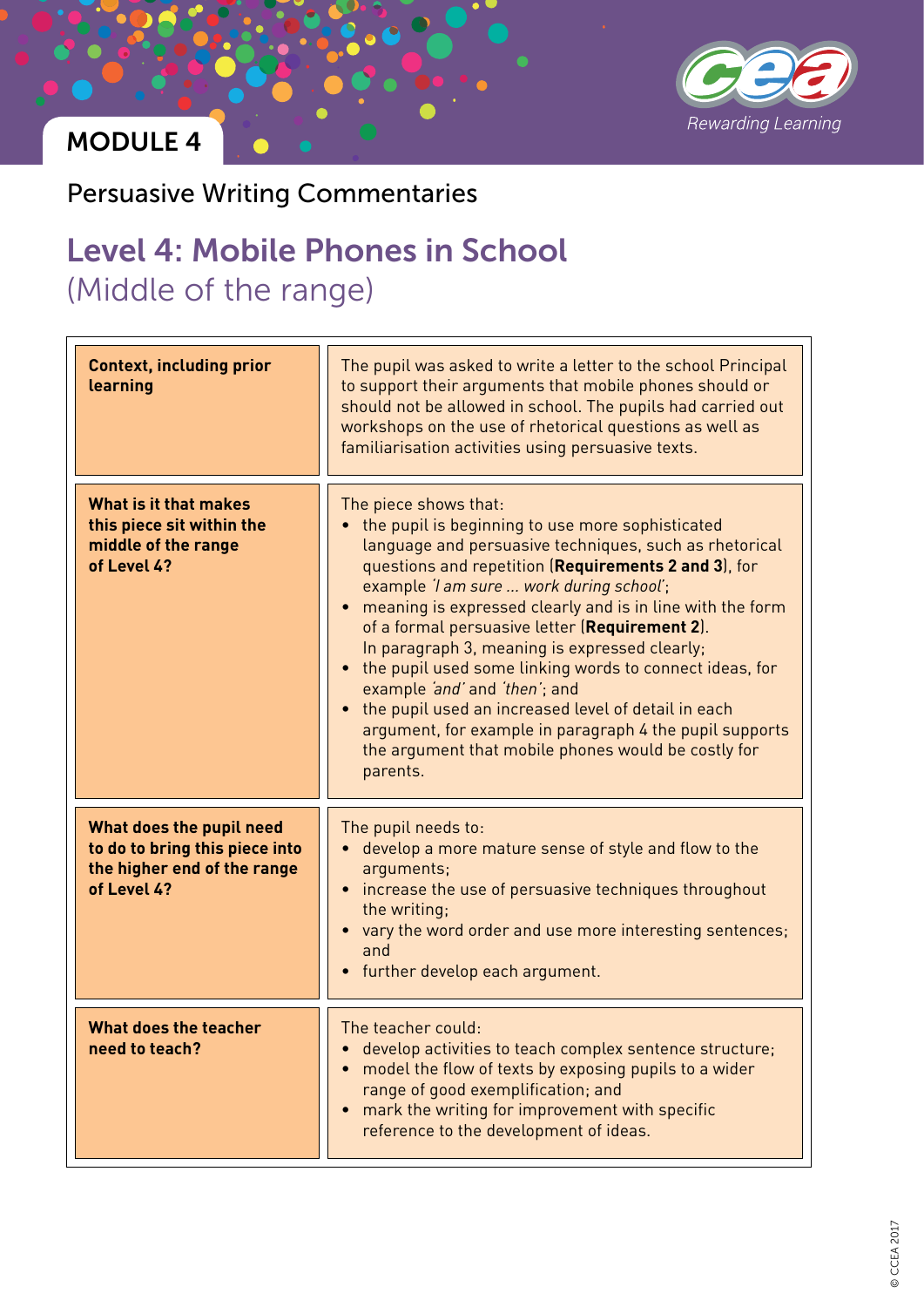

Persuasive Writing Commentaries

# Level 4: Mobile Phones in School Higher end of the range pupil work

|                                                | <b>Primary School</b><br>Lisburn<br>February                                                                                                                                                                                                                                                                                                                                                                                                 |
|------------------------------------------------|----------------------------------------------------------------------------------------------------------------------------------------------------------------------------------------------------------------------------------------------------------------------------------------------------------------------------------------------------------------------------------------------------------------------------------------------|
| Dear                                           |                                                                                                                                                                                                                                                                                                                                                                                                                                              |
| School I believe this for a number of reasons. | I am writing to you on the subject of mobile phones in school. I believe that<br>mobile phones should not be allowed to be used by the pupils of<br>Primary                                                                                                                                                                                                                                                                                  |
| up with the other person or calmed down.       | The main reason why I believe that mobile phones should not be allowed in our<br>school because of cyber bullying. There is a greater chance of cyber bullying if we<br>are allowed mobile phones in school. I believe this because if some people have an<br>argument in school it is likely that one person will send a nasty text message but if<br>they don't have their phone in school by the time they get home they will either made |
| a phone.                                       | Another reason why I believe that mobile phones should not be allowed is because<br>not all children have mobile phones and they could be teased because of it. Also<br>some people don't have the latest phones such as iPhones and it wouldn't be fair on<br>the children who don't. Children would pick their friends based on what make of<br>phone they have. Then children's parents would be under pressure to get their child        |
| from mobile phones.                            | A further reason why I believe mobile phones should not be allowed is because most<br>phones have internet access and calculators, therefore mobile phones could be used<br>for cheating in a test or a piece of work. Also if you used your phone for cheating in a<br>test it would cost quite a bit more money because internet access isn't free to use                                                                                  |
| children.                                      | Social networking apps are available on mobile phones. This may distract pupils<br>from the work they have to complete in class. Also pupils might give away details like<br>what school they go to and where they live so social networking is a danger to                                                                                                                                                                                  |
| phones.                                        | The arguments and information that I have given you clearly show that mobile<br>phones should not be allowed in our school. Also I would like to say that we have no<br>need for mobile phones in school because school is for learning not using mobile                                                                                                                                                                                     |
| Yours sincerely                                |                                                                                                                                                                                                                                                                                                                                                                                                                                              |